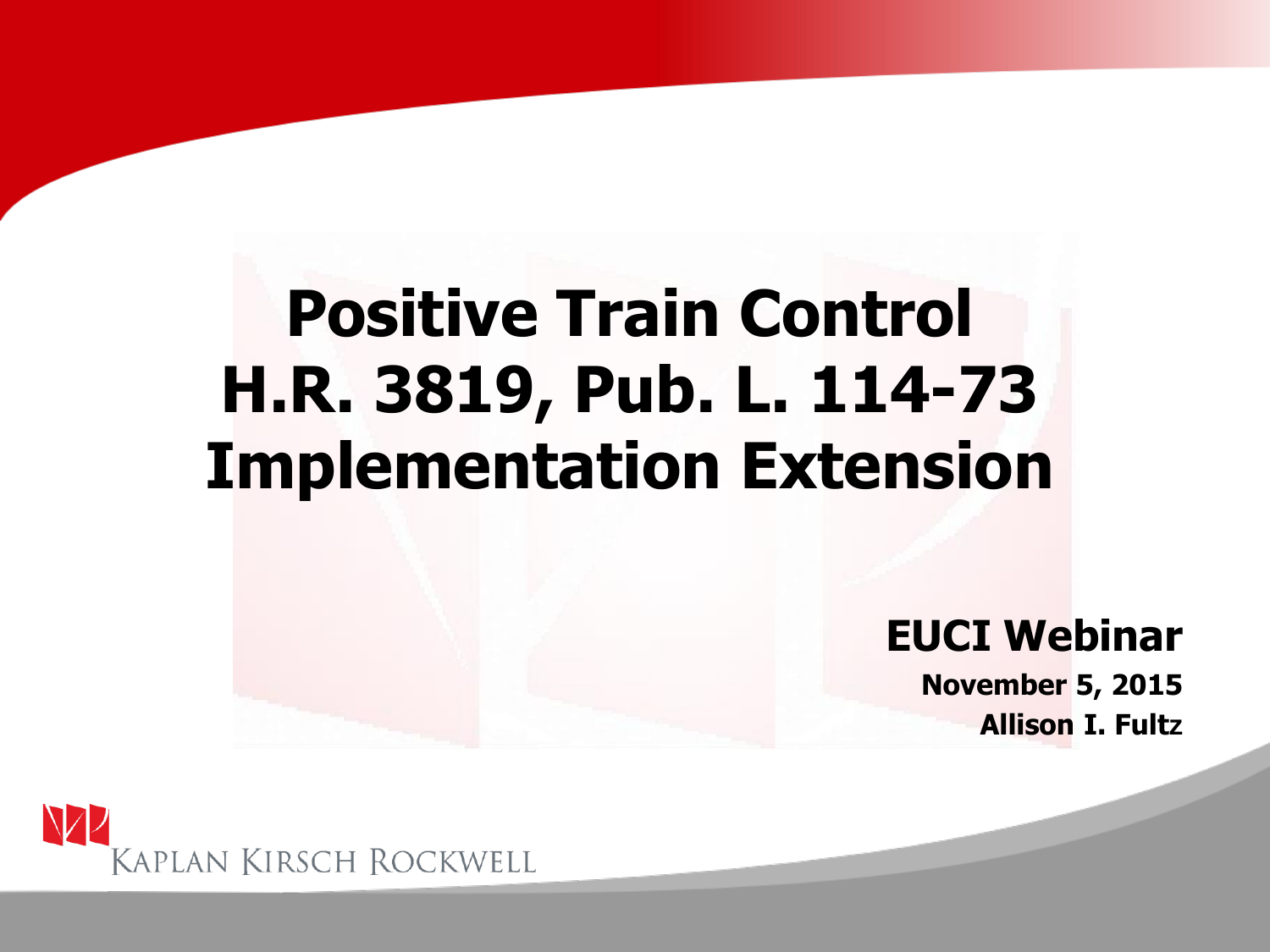## **Rail Safety Improvement Act**

**Rail Safety Improvement Act of 2008, Sec. 104** (codified at 49 U.S.C. § 20157) (**RSIA**)

- Positive Train Control (**PTC**) is technology designed to prevent collisions and other incidents by automatically detecting and controlling the movement of trains
- Definition (49 U.S.C. § 20157(i)(3)): a system designed to prevent train-to-train collisions, over-speed derailments, incursions into established work zone limits, and the movement of a train through a switch left in the wrong position
- Implementing regulations at 49 C.F.R. Parts 229, 234, 235 and 236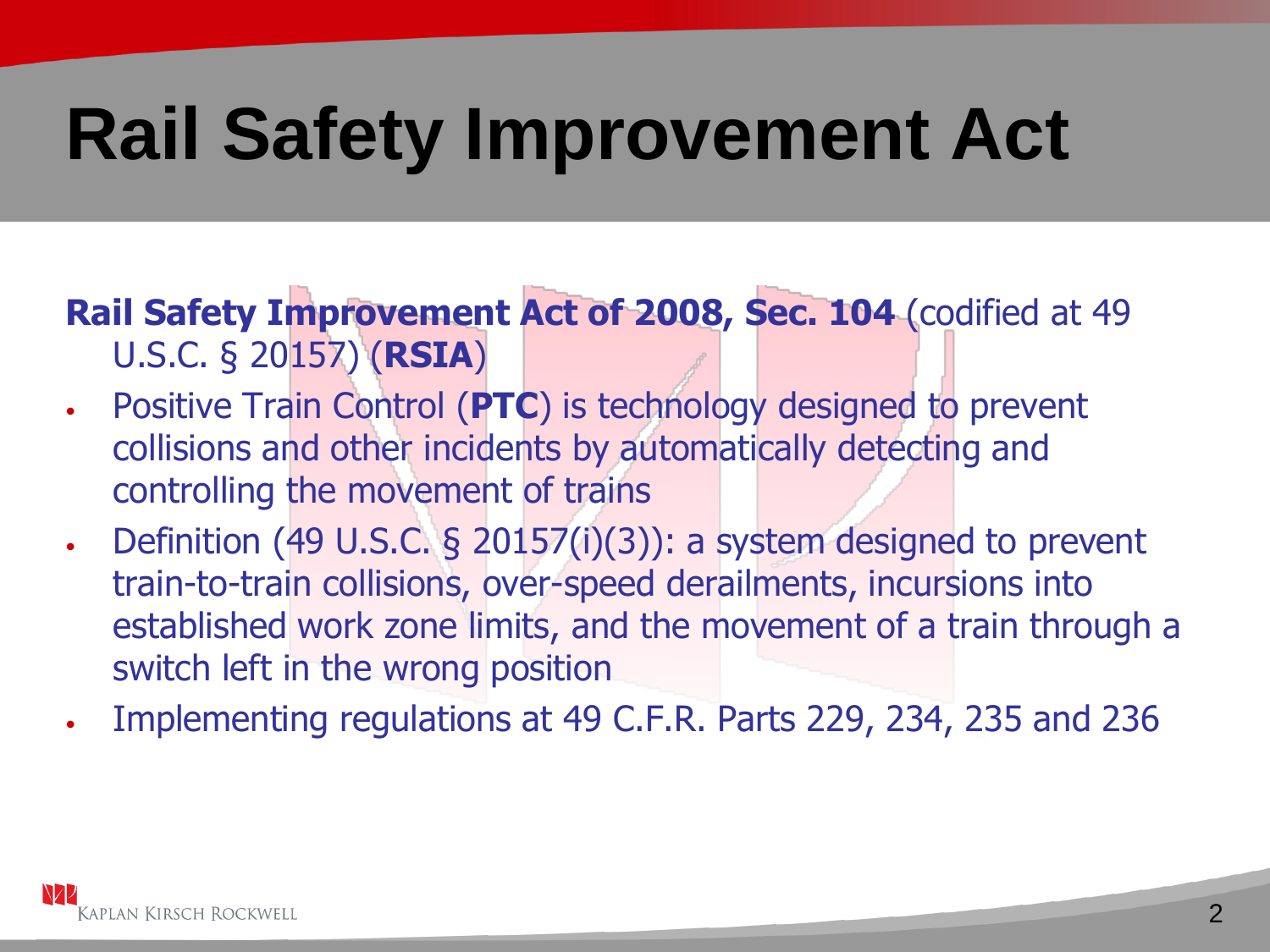# **H.R. 3819, Pub. L. 114-73**

#### **Positive Train Control Enforcement and Implementation Act of 2015**  (amends 49 U.S.C. § 20157)

- Extends general deadline for PTC implementation to Dec. 31, 2018
- Passed by House on Oct. 27, Senate on Oct. 28
- Signed by President Obama on Oct. 29
- Added on to short-term transportation funding extension

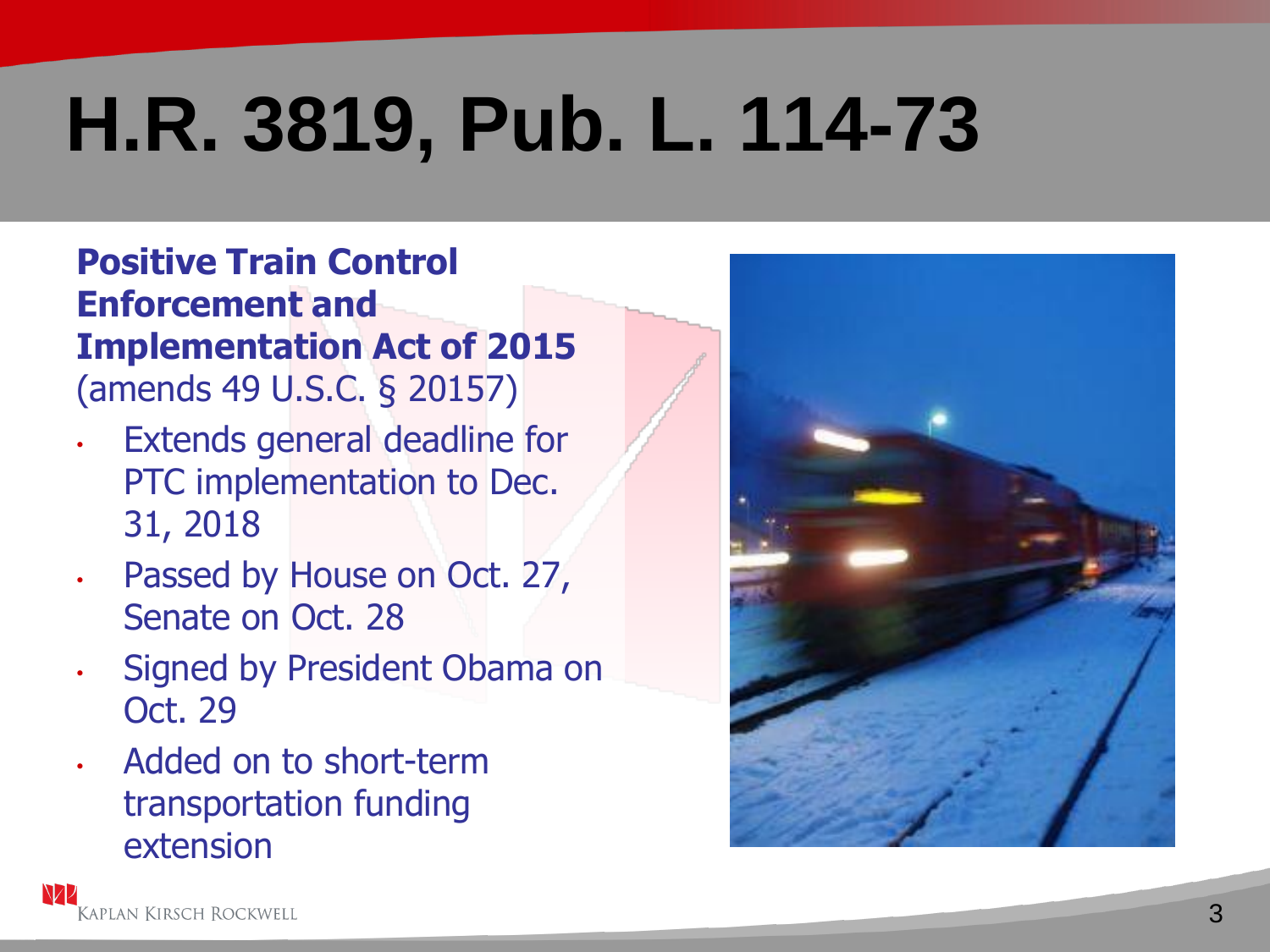## **PTC – How it works**

#### **Key components:**

- Equipment on locomotive cars detects position and relation to other objects
- Equipment at control center broadcasts authority for train movements
- Wayside interface units
- Wireless data line between train and control center

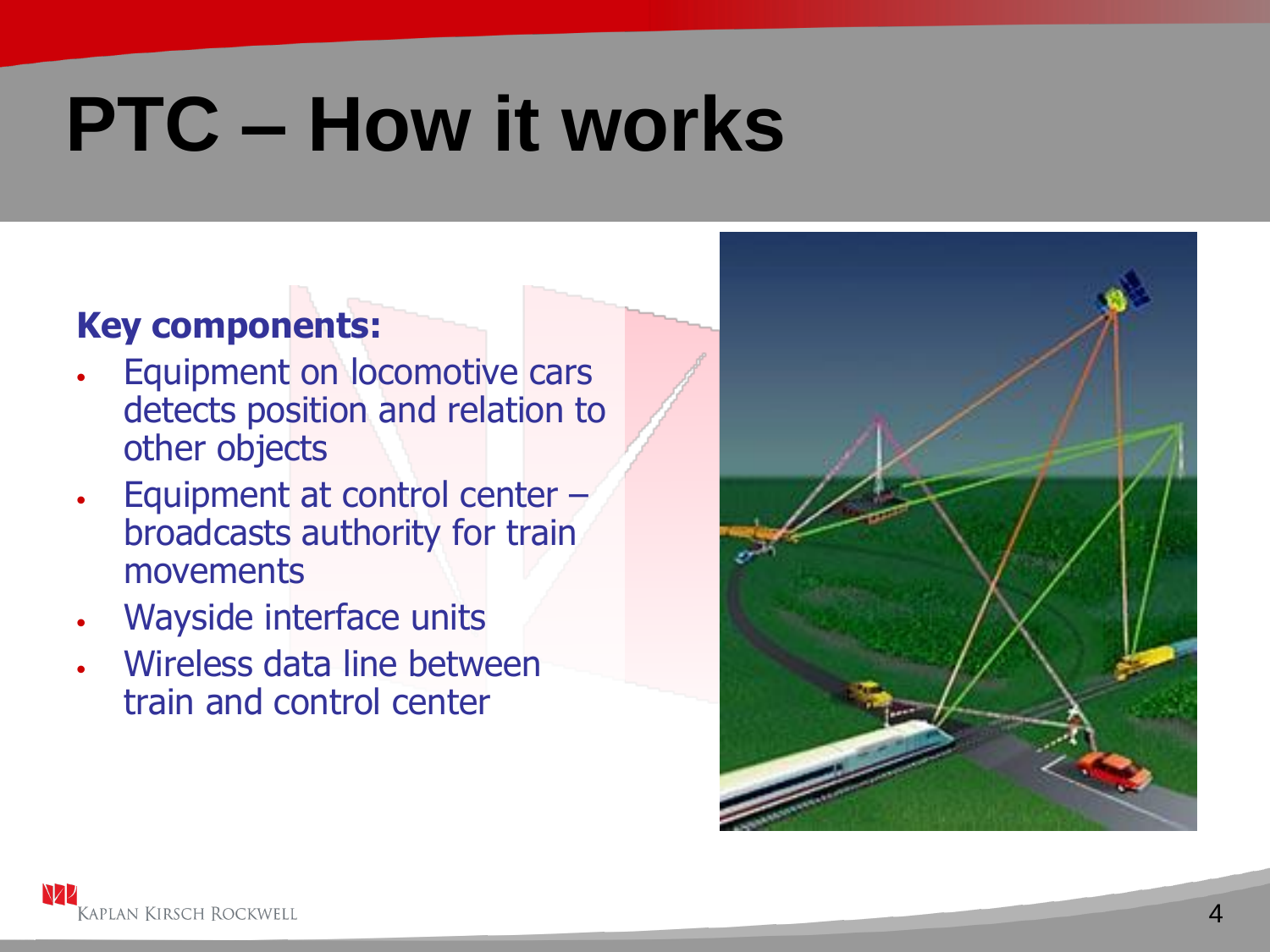Each PTC system **must reliably and functionally prevent**: (49 C.F.R. § 236.1005)

- Train-to-train collisions
- Overspeed derailments
- Incursions into established work zones
- Movement of a train through a main line switch in the improper position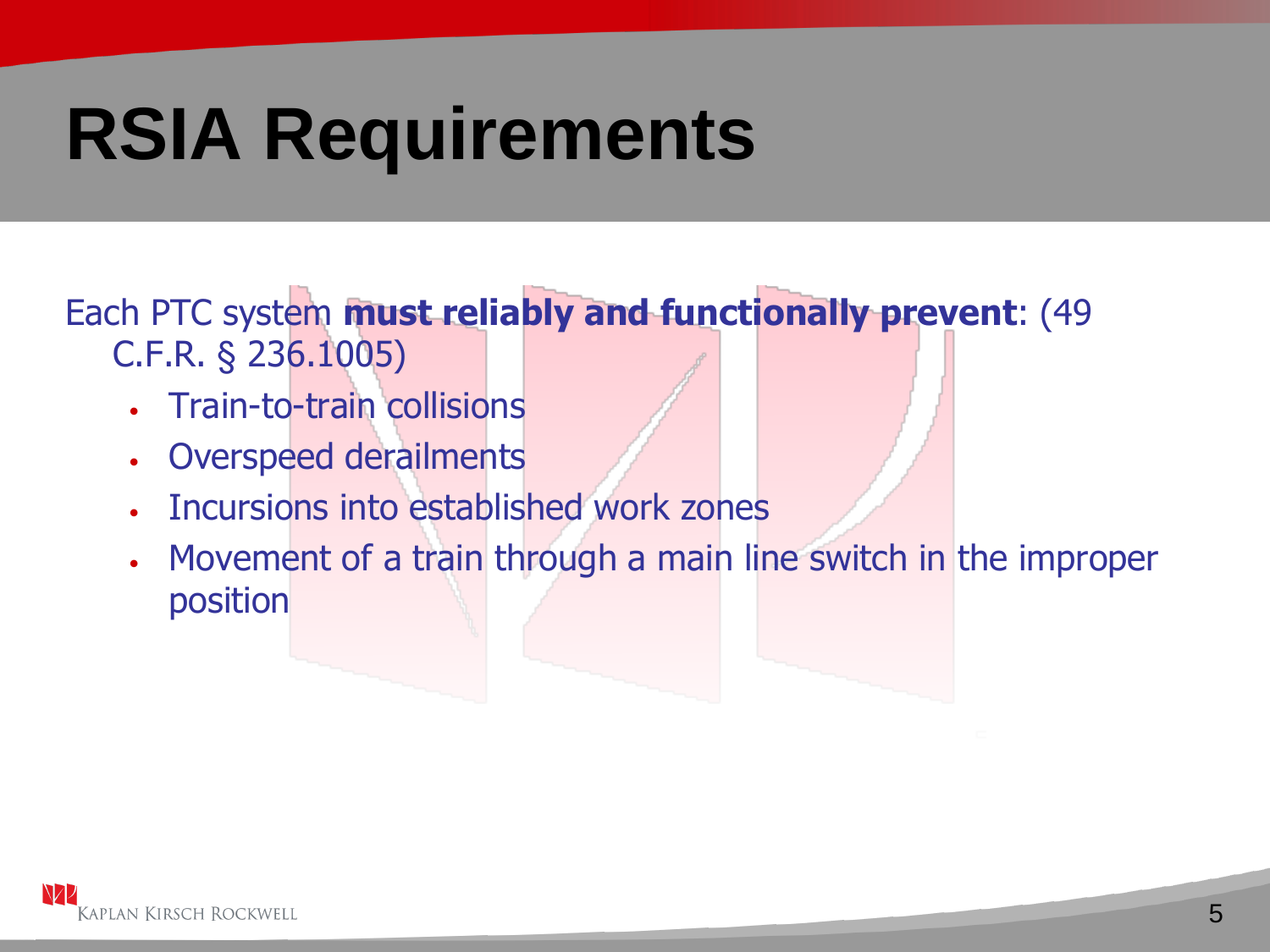### **When** (49 U.S.C § 20157(a)(1); C.F.R. § 236.1005(b)(1)):

- Progressively, according to PTCIP submitted by April 16, 2010
- Complete implementation by December 31, 2015 now extended to December 31, 2018

### **Who** (49 U.S.C § 20157(a)(1)):

- Class I freight carriers
- Each railroad providing or hosting regularly scheduled
	- Intercity passenger service (Amtrak)
	- Commuter passenger service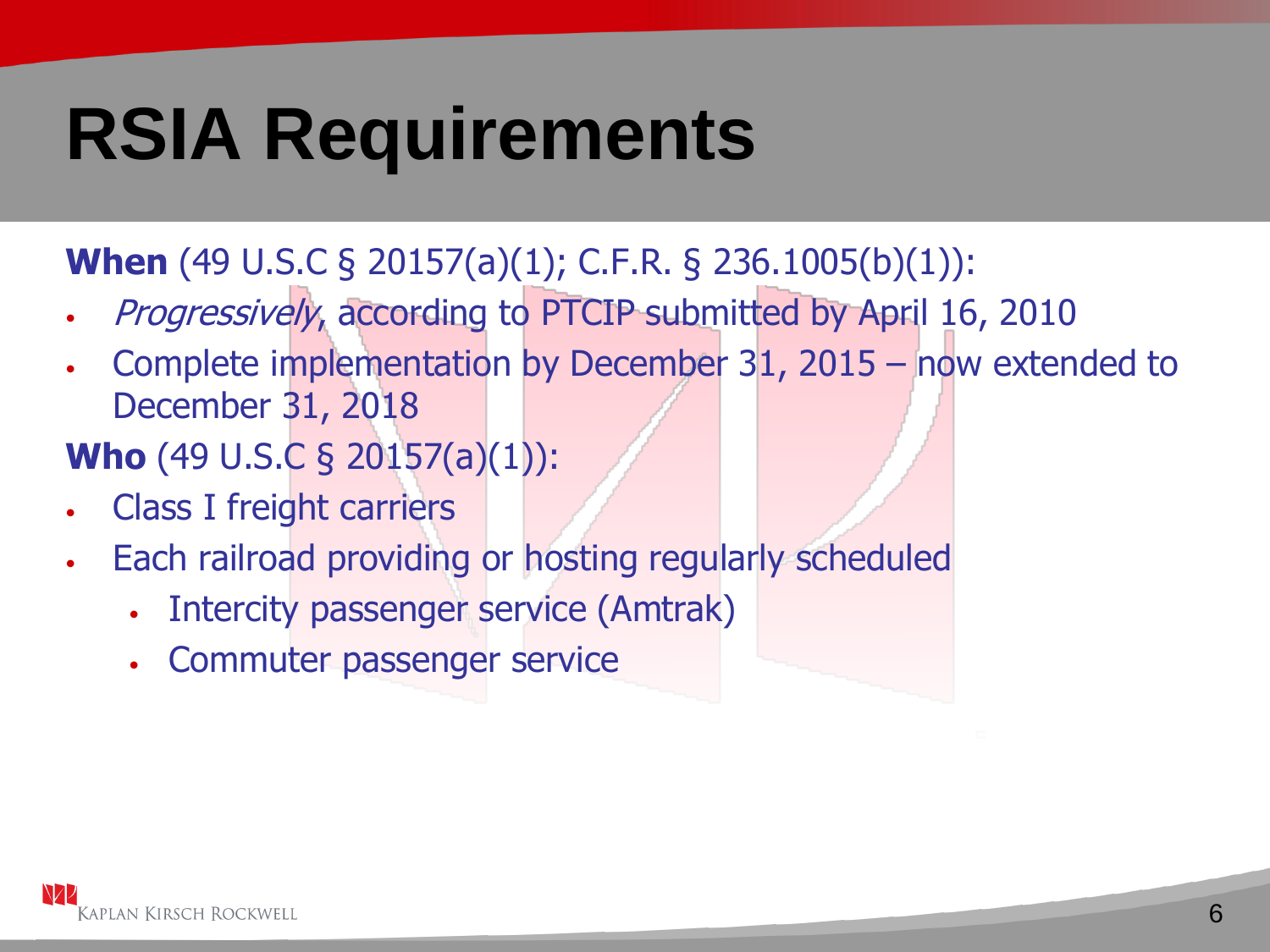#### **Where**:

- On each main line over which any quantity of poisonous by inhalation (PIH) material is transported (49 U.S.C. § 20157(a)(1)(B); 49 C.F.R. § 236.1005(b)(i))
- On each main line used for regularly provided intercity or commuter passenger service, subject to limited exceptions

#### **Main line** definition:

- Freight: a segment or route of railroad tracks over which 5 million or more gross tons of railroad traffic is transported annually (RSIA Sec. 104(i)(2), codified at 49 U.S.C. § 20157(i)(2))
- Passenger: all intercity (Amtrak) and commuter passenger lines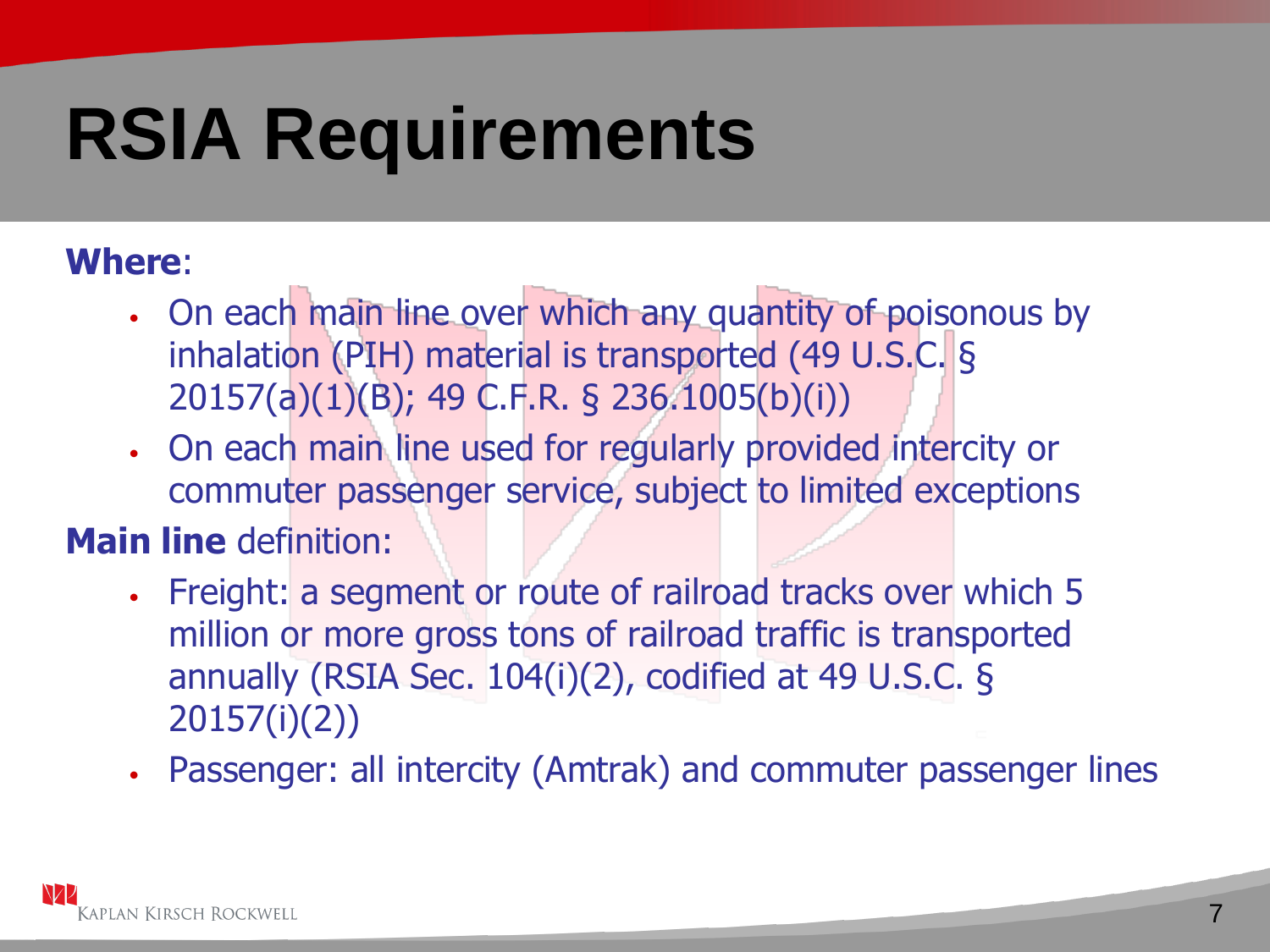- **Interoperability** (49 U.S.C. § 20157(i)(1))
- **Priority:** Address areas of greater risk prior to areas of lesser risk (49 U.S.C. § 20157(a)(2))
- Once a railroad's plan is approved, it must be phased in progressively (49 C.F.R.  $\S$  236.1005(b)(1)) – not all at once
- Subparts A through G of 49 C.F.R. Part 236 continue to apply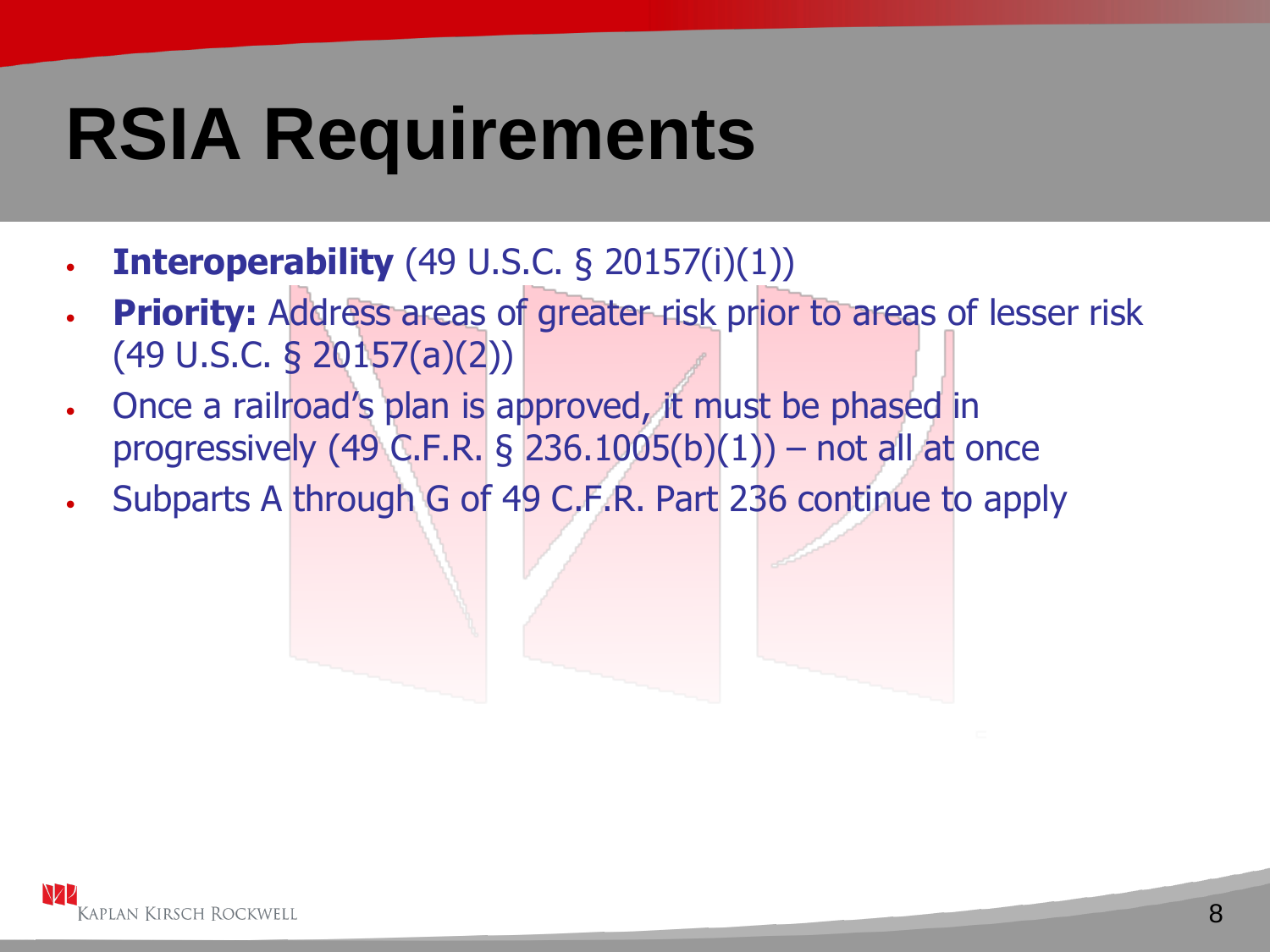#### **Submittals:**

- PTC Implementation Plan (**PTCIP**) (49 C.F.R. § 236.1011)
- PTC Development Plan (**PTCDP**) and Type Approval (49 C.F.R. § 236.1013) - Components
- PTC Safety Plan (**PTCSP**) (49 C.F.R. § 236.1015) Procedures
	- PTCDP and PTCSP need not be submitted simultaneously with PTCIP
- FRA may require independent third-party verification and validation of product safety plan (49 C.F.R. § 236.1017; 49 C.F.R. § 236.913)

#### **PTC applications** – public docket (49 C.F.R. § 236.1011(e))

• <https://www.fra.dot.gov/Page/P0628>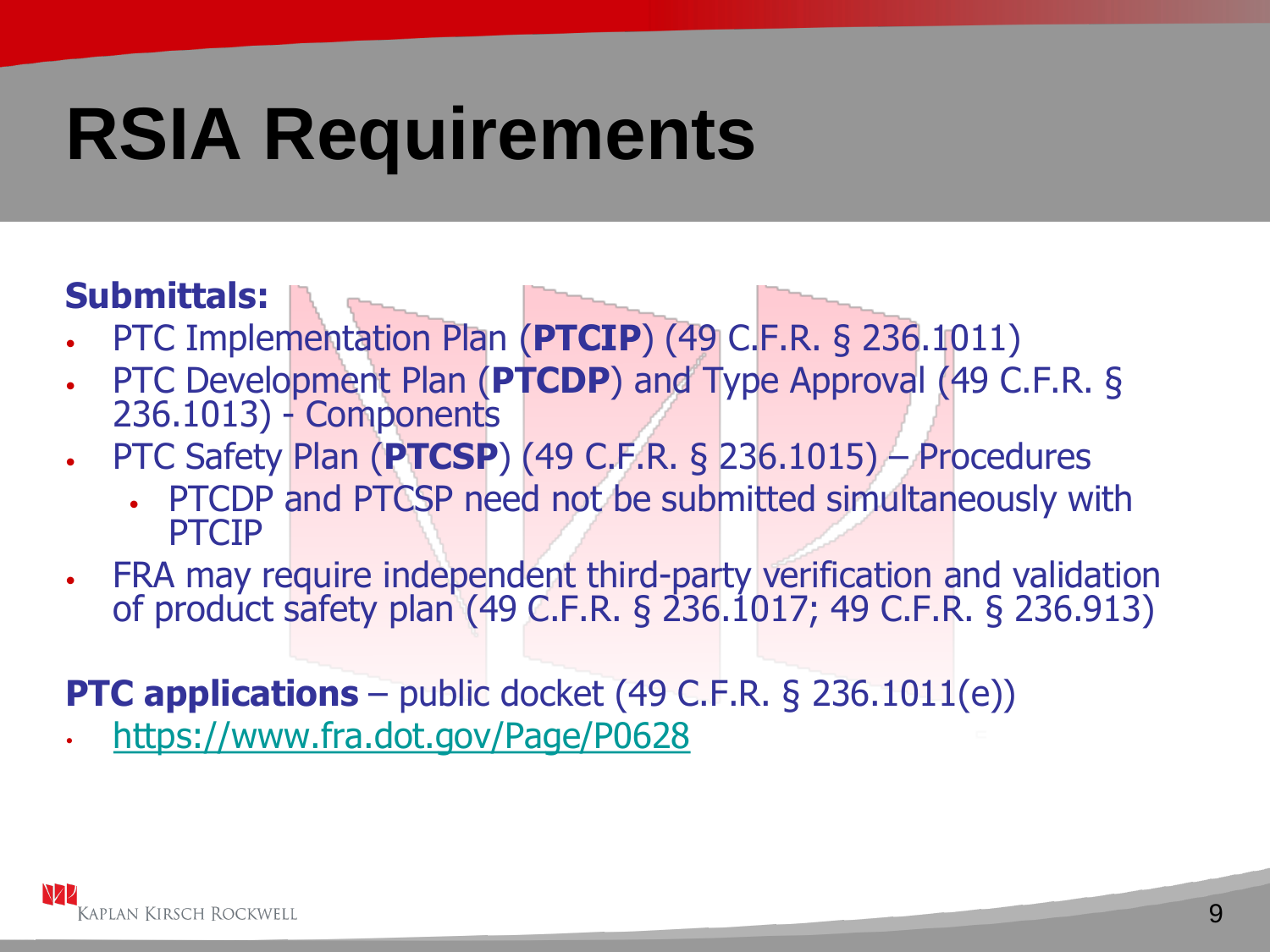### **Why is the extension necessary?**

- Market created overnight with passage of RSIA
- Significant technical challenges
- Individual Class I freight railroads and Amtrak proprietary systems
- Few manufacturers or qualified contractors
- No common platform
	- Software
	- **Communications**
- Availability of radio spectrum
- Varying degrees of coordination required to achieve interoperability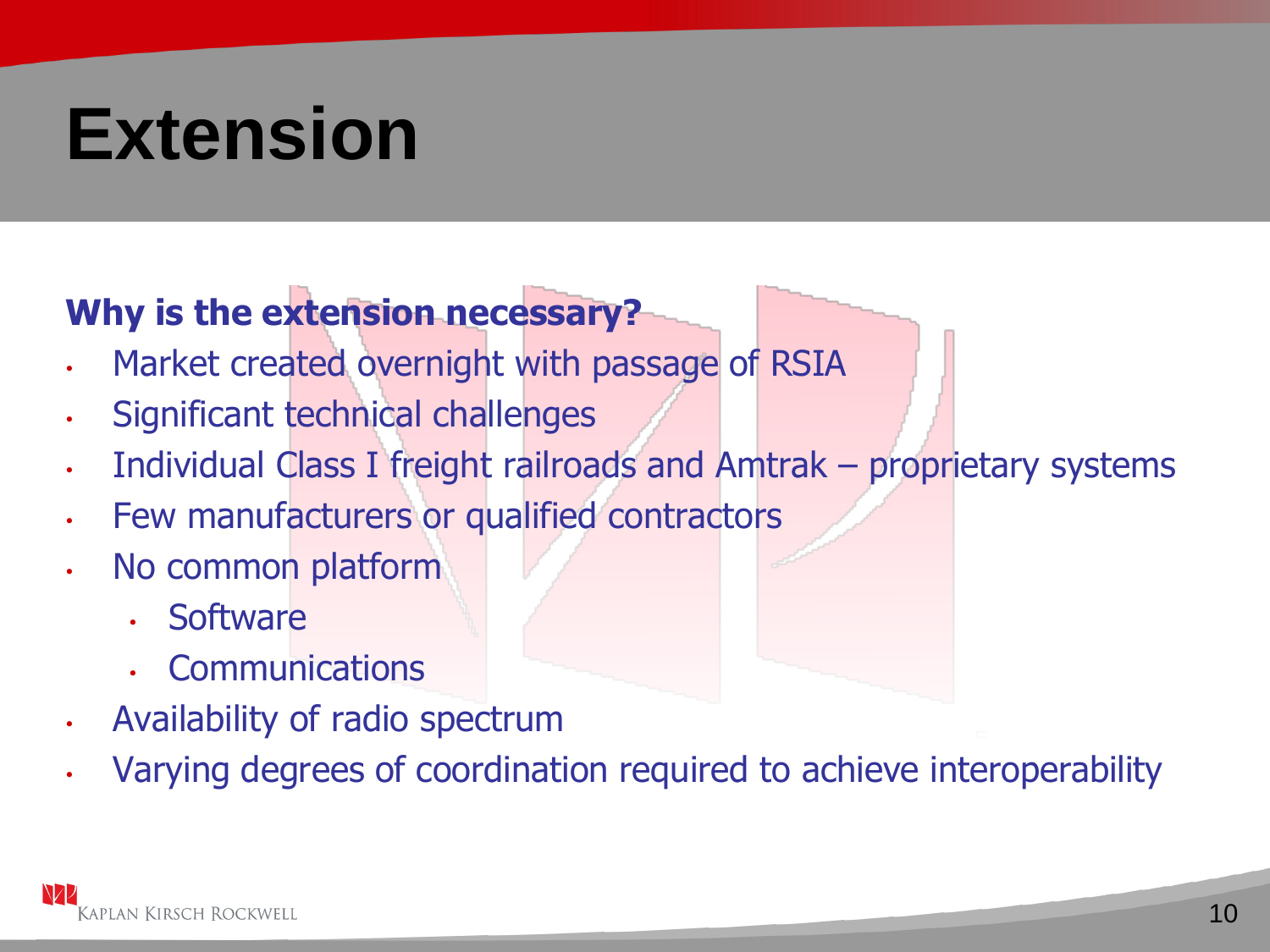#### **Recent months:**

- GAO report GAO-15-379, September 2015
- Warnings from freight railroads
	- Notice to TIH customers of suspension of service prior to Jan. 1
- Warnings from commuter railroads
	- No passenger service as of Jan. 1
- FRA prepared to enforce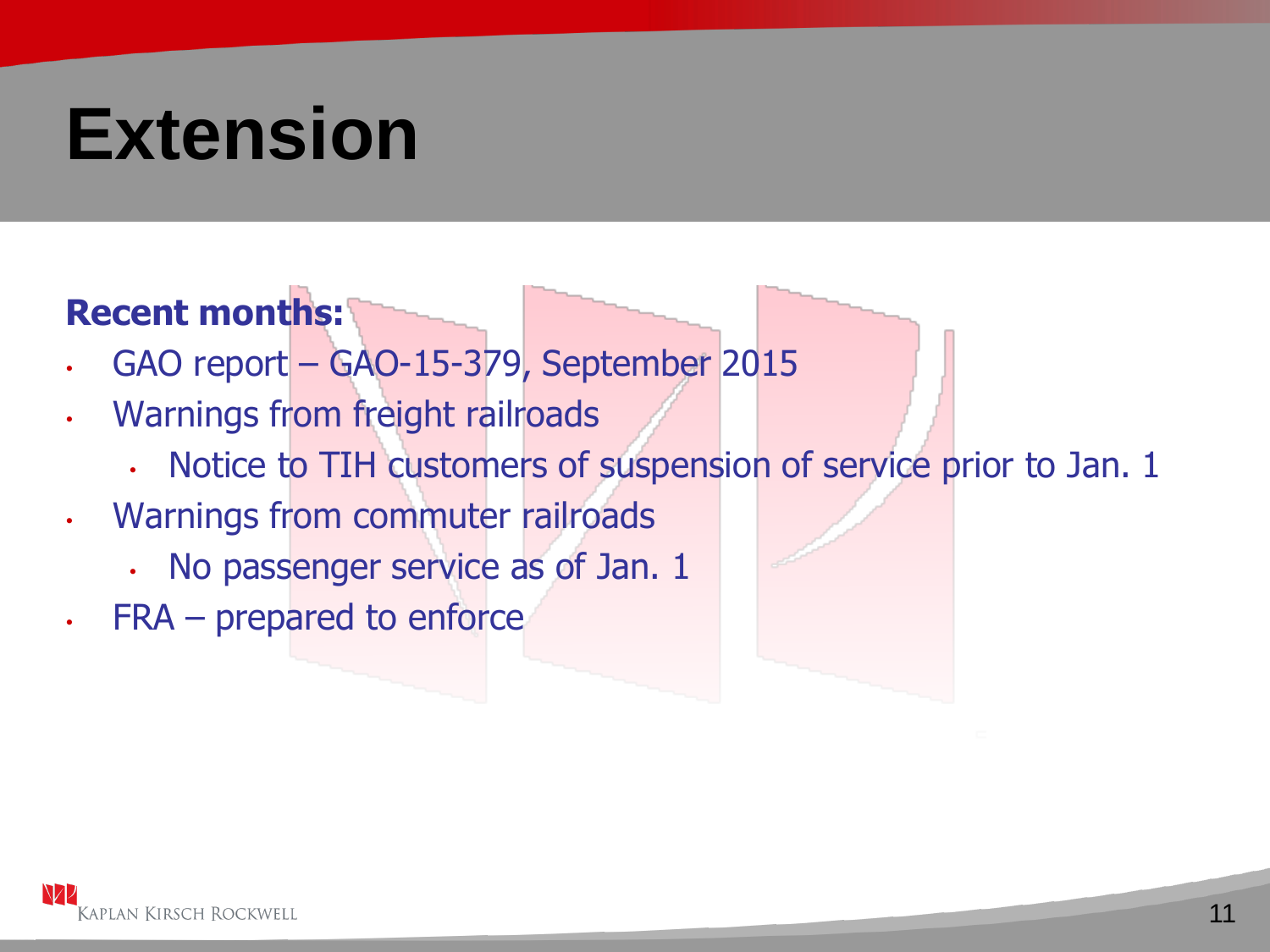#### **General provisions**

- PTC implementation deadline extended to Dec. 31, 2018
- Railroads must submit revised PTC Implementation Plans no later than Jan. 27, 2016 (90 days after enactment of extension)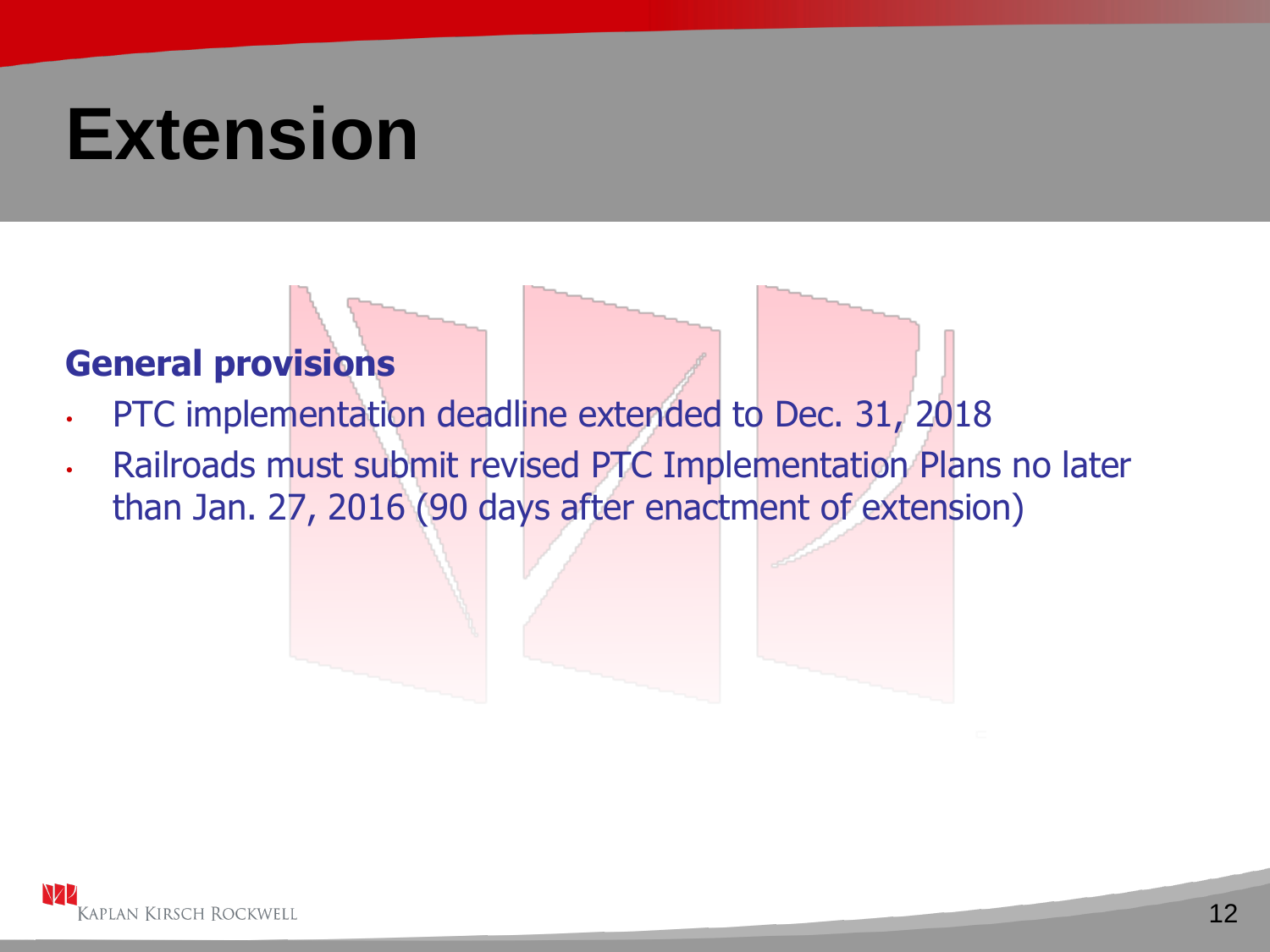#### **Revised plan must describe -**

- How the PTC system will provide for interoperability between different carriers' equipment
- How the railroad will implement PTC in a manner that addresses areas of greater risk before areas of lesser risk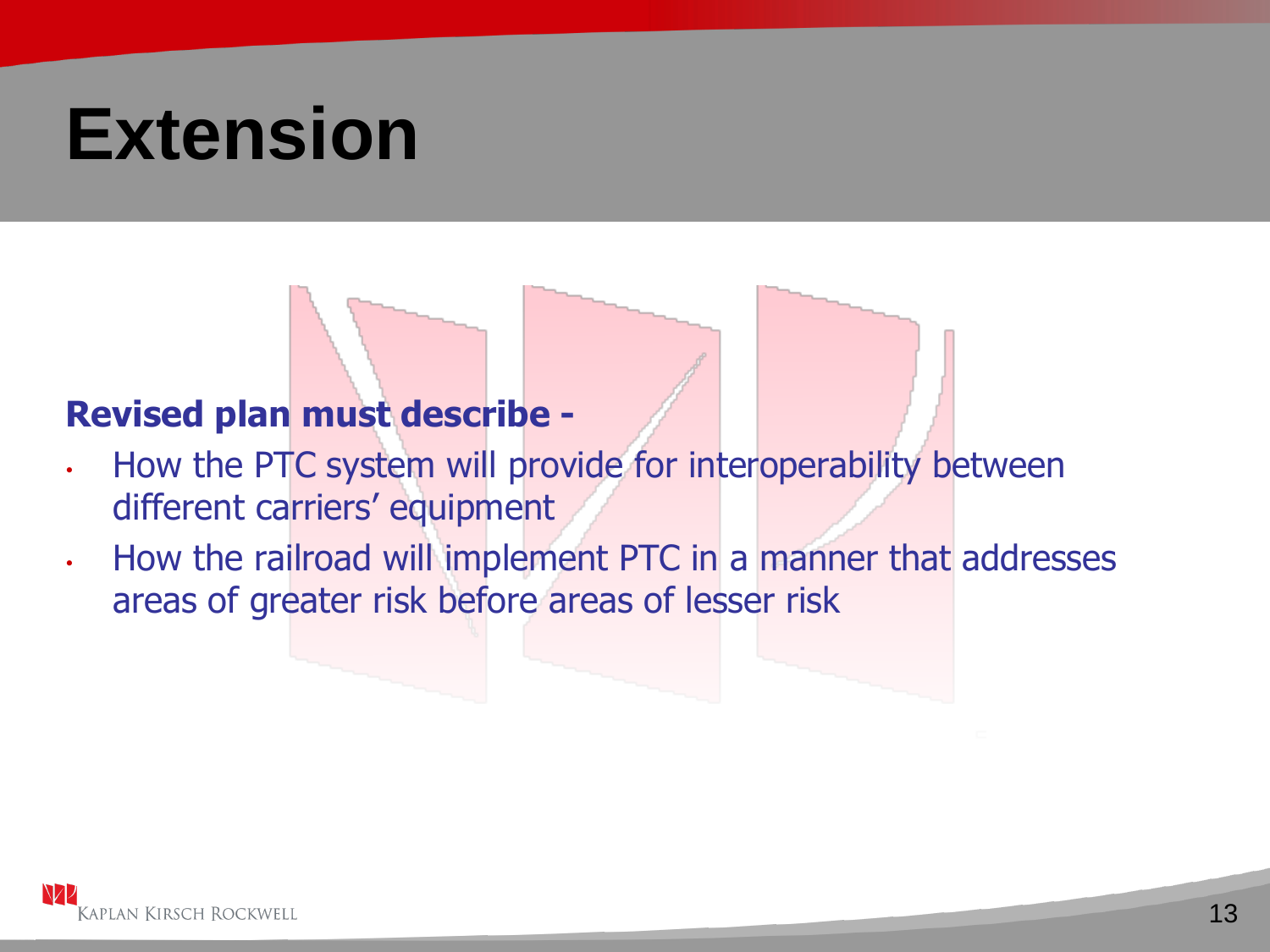#### **Revised plan must provide-**

- Year-by-year schedule for spectrum acquisition and activation
- Total amount of PTC system hardware that will be installed, on a year-by-year basis, broken out by each major hardware category
- Total number of employees required to receive training under the applicable PTC system regulations, with year-by-year breakdown\

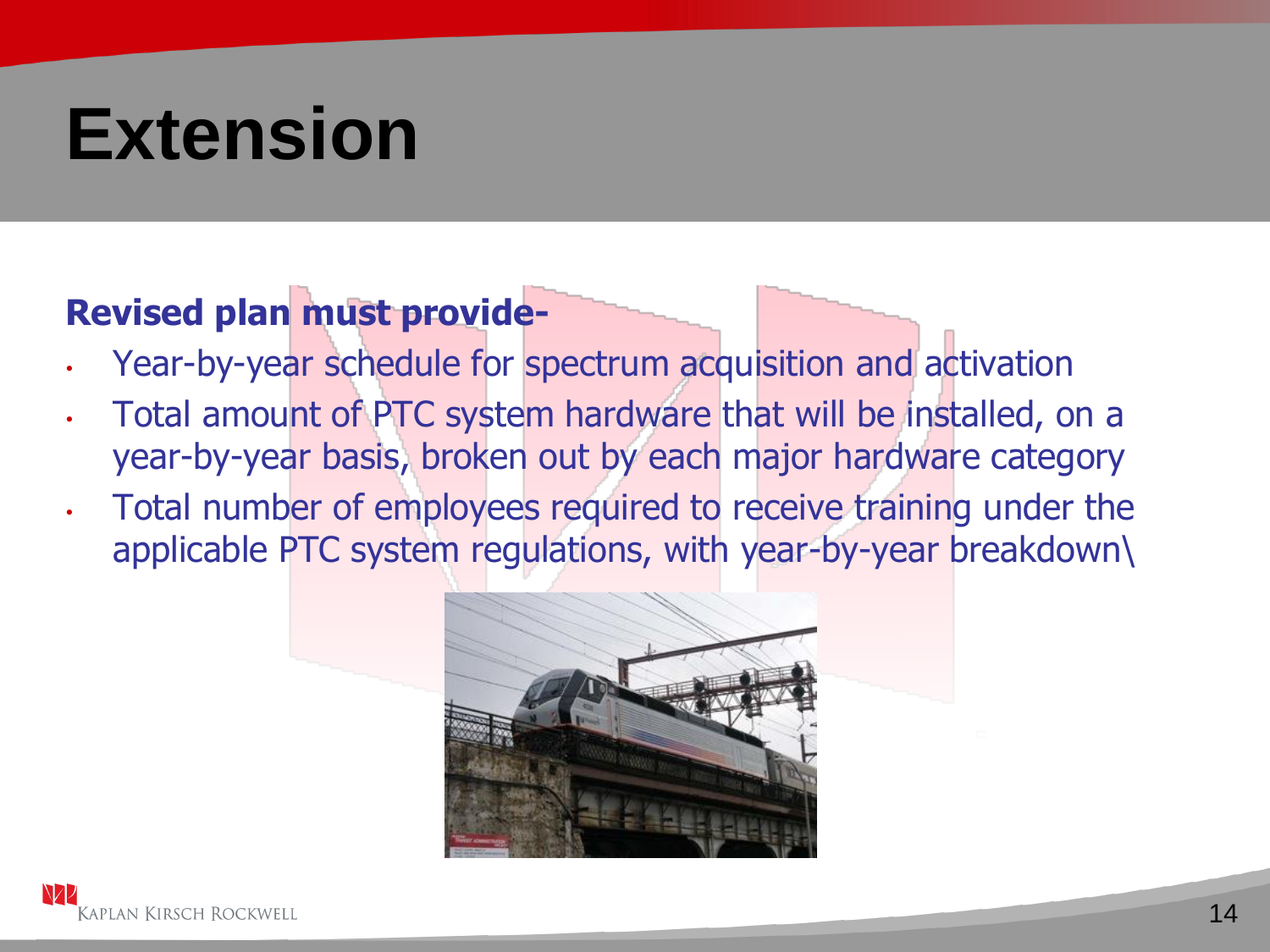### **Revised plan must provide-**

- Summary of any remaining "technical, programmatic, operational, or other challenge" including
	- Availability of public funding
	- Interoperability
	- Spectrum
	- Software
	- Permitting
	- Testing, demonstration and certification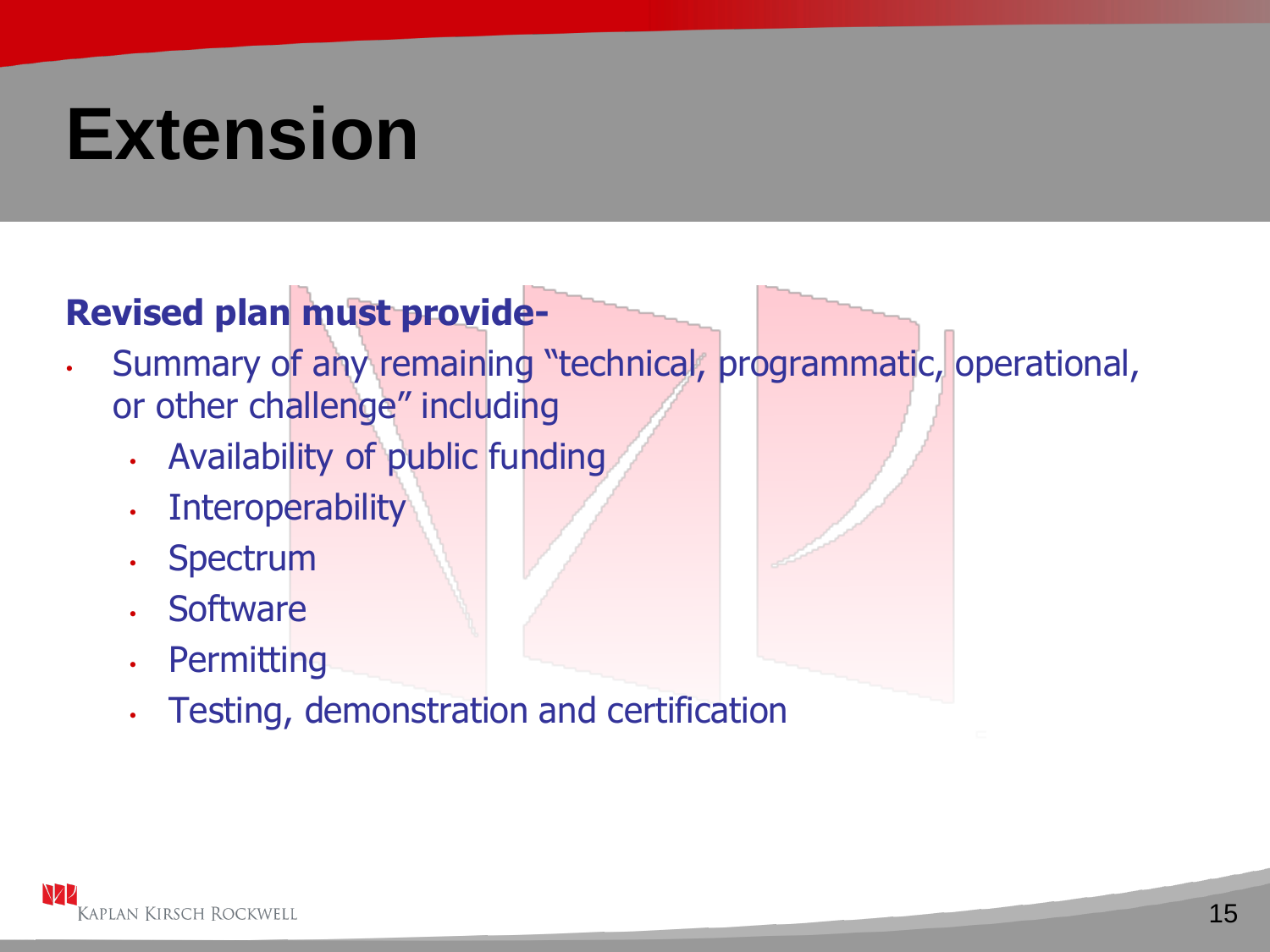### **Alternative schedule for implementation**

- Subject to FRA review and approval
- Railroad may propose alternative schedule and sequence for implementation of PTC by Dec. 31, 2020
- Must demonstrate progress by Dec. 31, 2018:
	- All PTC system hardware installed
	- All spectrum acquired
	- All employee training completed
- Must **certify** to FRA that it will be in full compliance with the requirements by the date proposed in the alternative schedule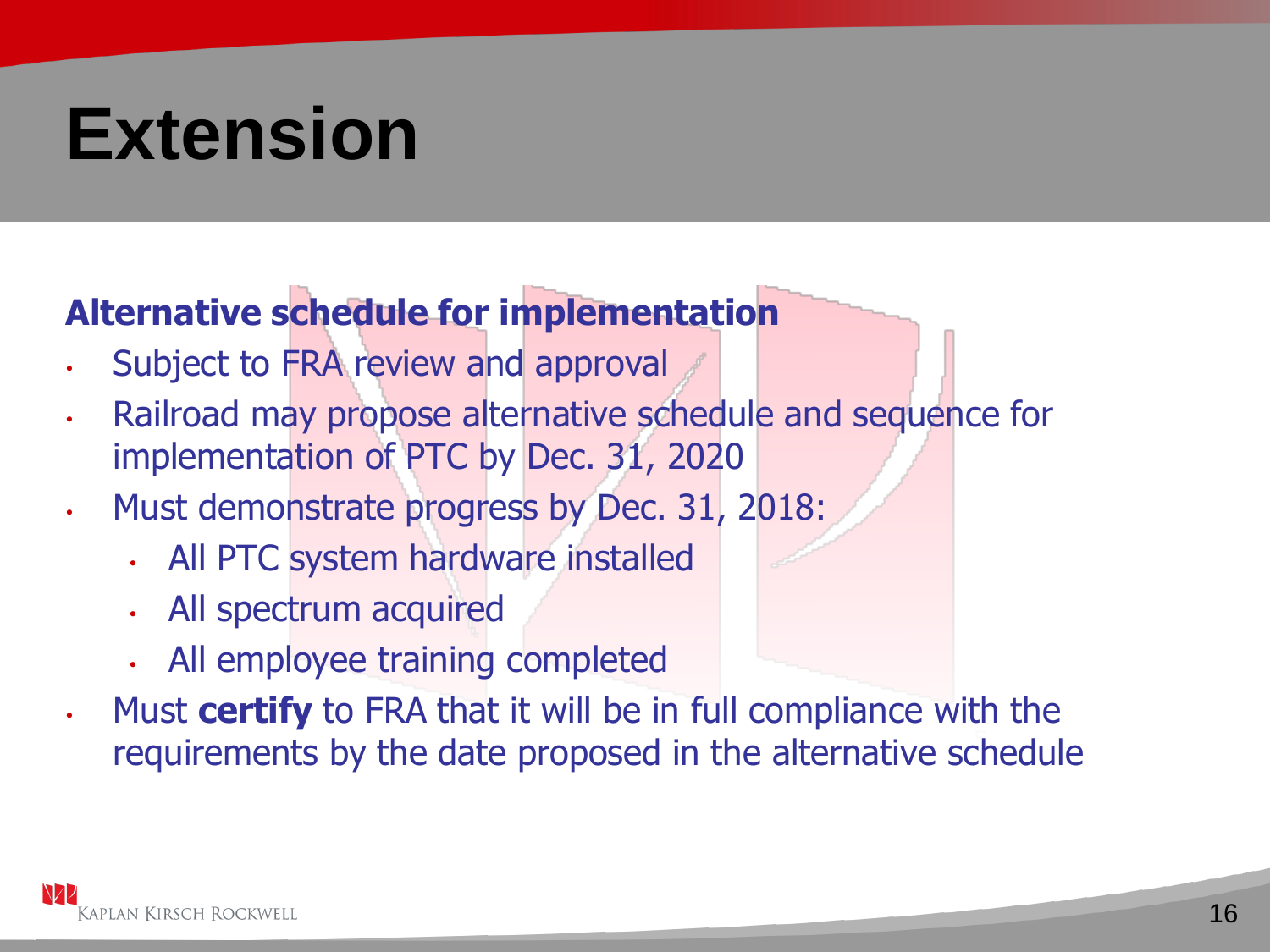### **Alternative schedule for implementation –**

- Class I railroads and Amtrak must have initiated a revenue service demonstration on the majority of territories it owns or controls that are subject to PTC
- All other carriers must have initiated a revenue service demonstration over one territory that is subject to PTC
- FRA may establish other criteria for review of alternative schedule
- FRA may extend the implementation deadline for a system pursuing an alternative schedule, but not beyond Dec. 31, 2020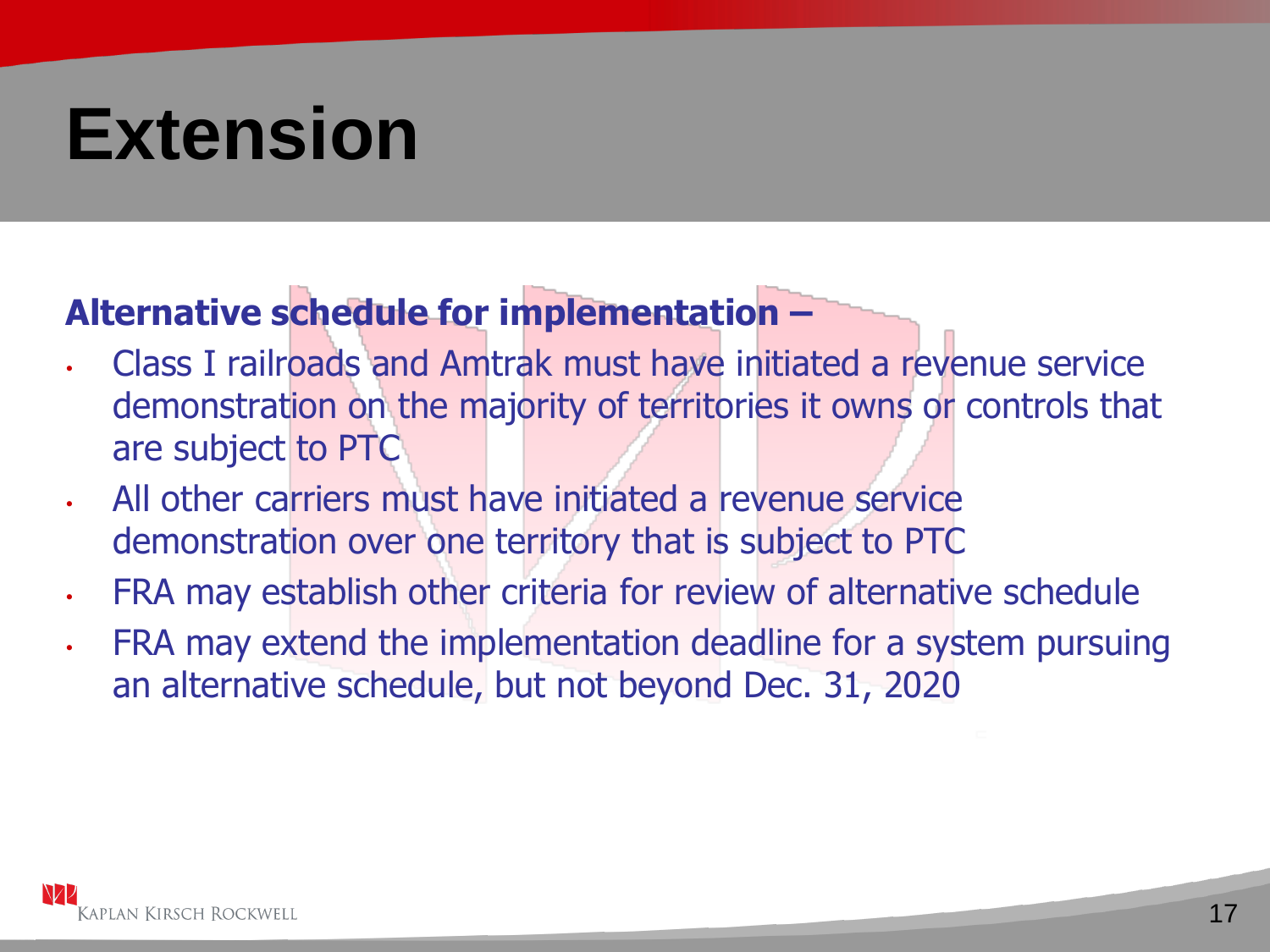#### **Annual reporting:**

- Beginning March 31, 2016, and annually thereafter until PTC system is fully implemented, all railroads must submit annual reports on progress of implementation efforts:
	- Spectrum acquisition, hardware installation, employee training
	- Performance in accordance with implementation schedule (default or alternative)
	- For Amtrak and commuter rail operators, description of resources identified and allocated to implement PTC system
	- Total number of route miles on which PTC has been initiated for revenue service demonstration or implemented
	- Other information as directed by FRA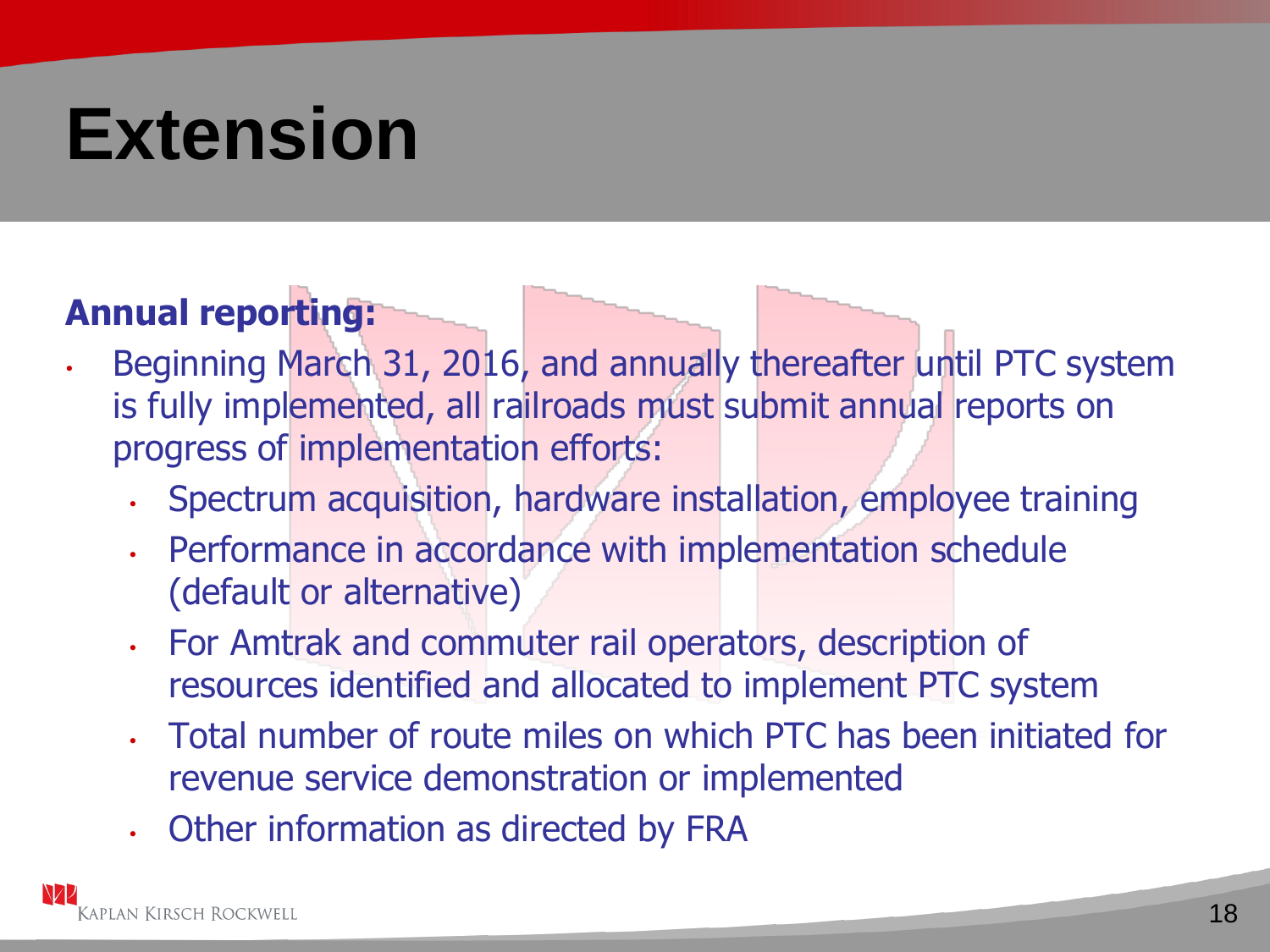#### **Enforcement – FRA may assess penalties pursuant to 49 U.S.C. Chapter 213 for:**

- Any violation of Section 20157
- Failure to submit or comply with the revised PTC Implementation Plan – default or alternative schedule
	- Requires strict adherence to spectrum acquisition schedule, installation quantities and schedule, employee training schedule and numbers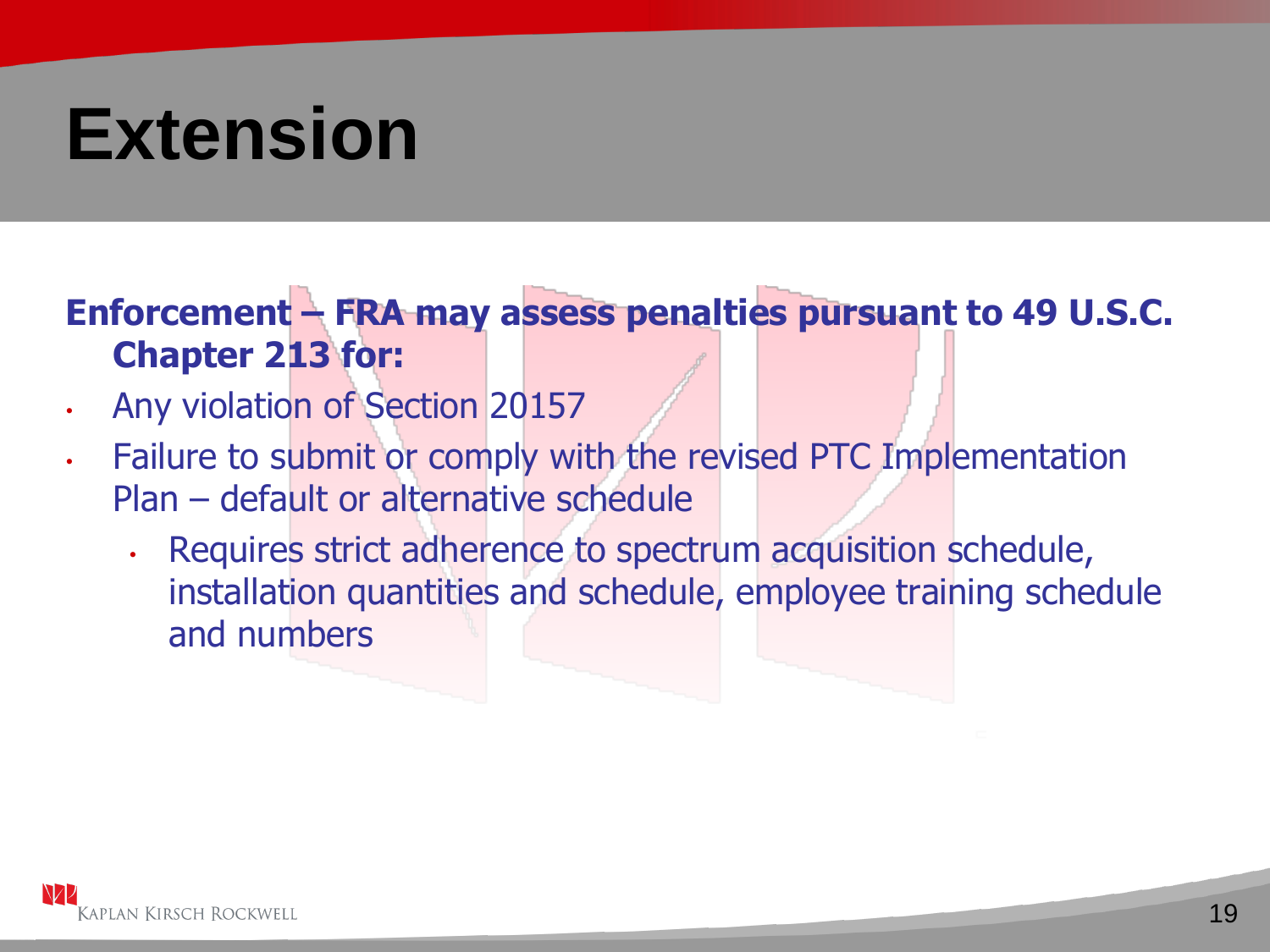#### **Provisional operations:**

• FRA has discretion to authorize a carrier to commence operation of a PTC system or component as part of a phased implementation plan

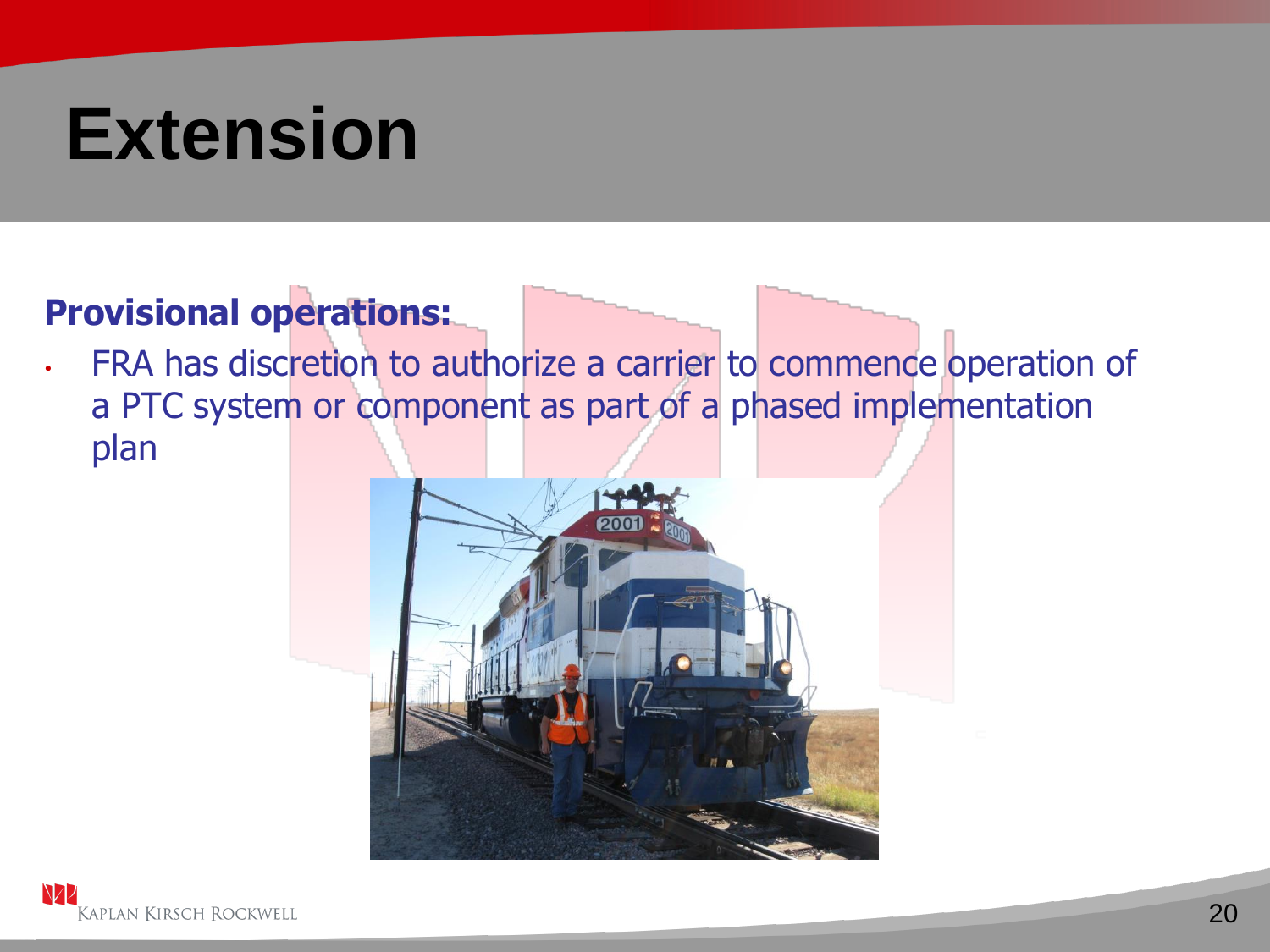#### **Shakedown period:**

- From date of enactment through the date one year following the date on which the last Class I railroad fully implements PTC on all of its required lines
- Relaxes operational restrictions that would otherwise apply in case of:
	- PTC system failure
	- Failure of interconnecting railroad to supply a PTC-controlled consist
	- PTC system fails to initialize, cuts out or otherwise malfunctions
- As long as the carrier adopts operating rules to provide an equivalent or greater level of safety than the level achieved immediately prior to use or implementation of PTC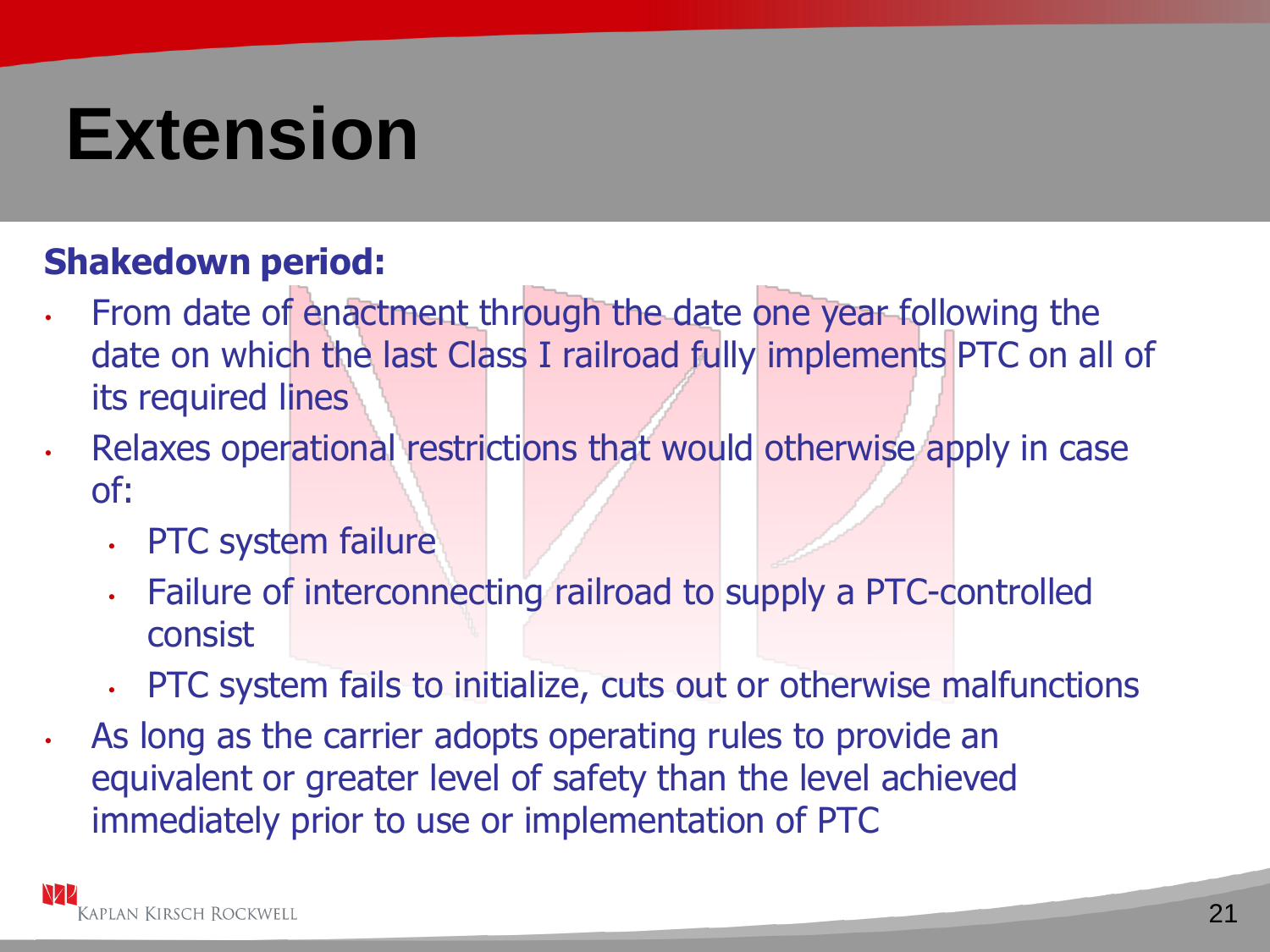#### **FRA's obligations**

- For alternative plans:
	- Must advise within 45 days of any deficiencies that would prevent approval of the alternative plan and require correction in not more than 90 days following submission by carrier
	- Must review and approve or disapprove within 90 days of submission by carrier
	- Must post annual reports on website within 60 days of receipt
		- Proprietary and security-sensitive information protected at FRA's discretion
	- Must report on implementation progress to Congress not later than July 1, 2018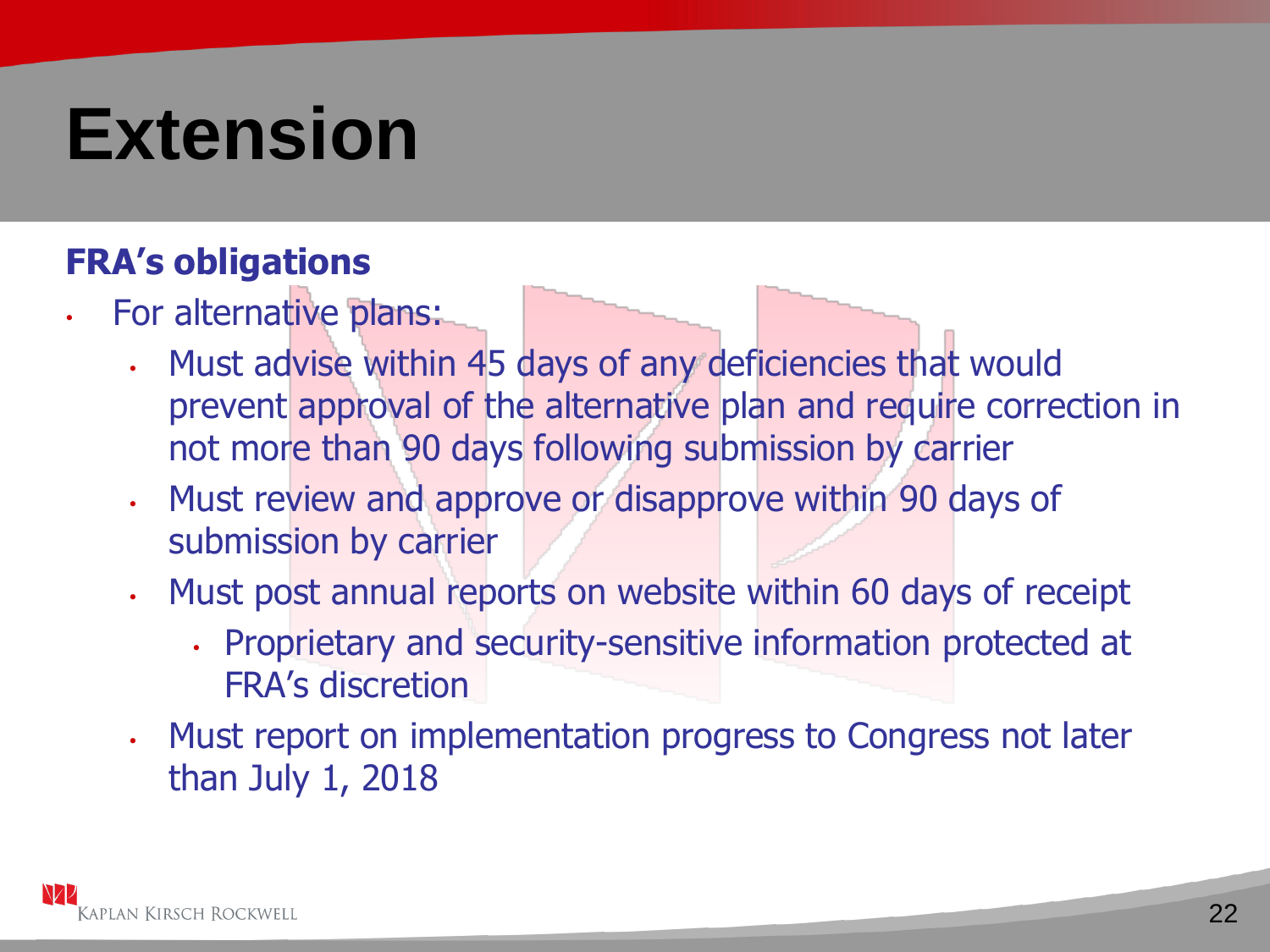#### **Class II and Class III Railroads**

• By Feb. 26, 2016 (120 days from enactment), DOT required to amend federal regulations governing requirements to equip locomotives operating in PTC territory to extend each deadline under the regulations by three years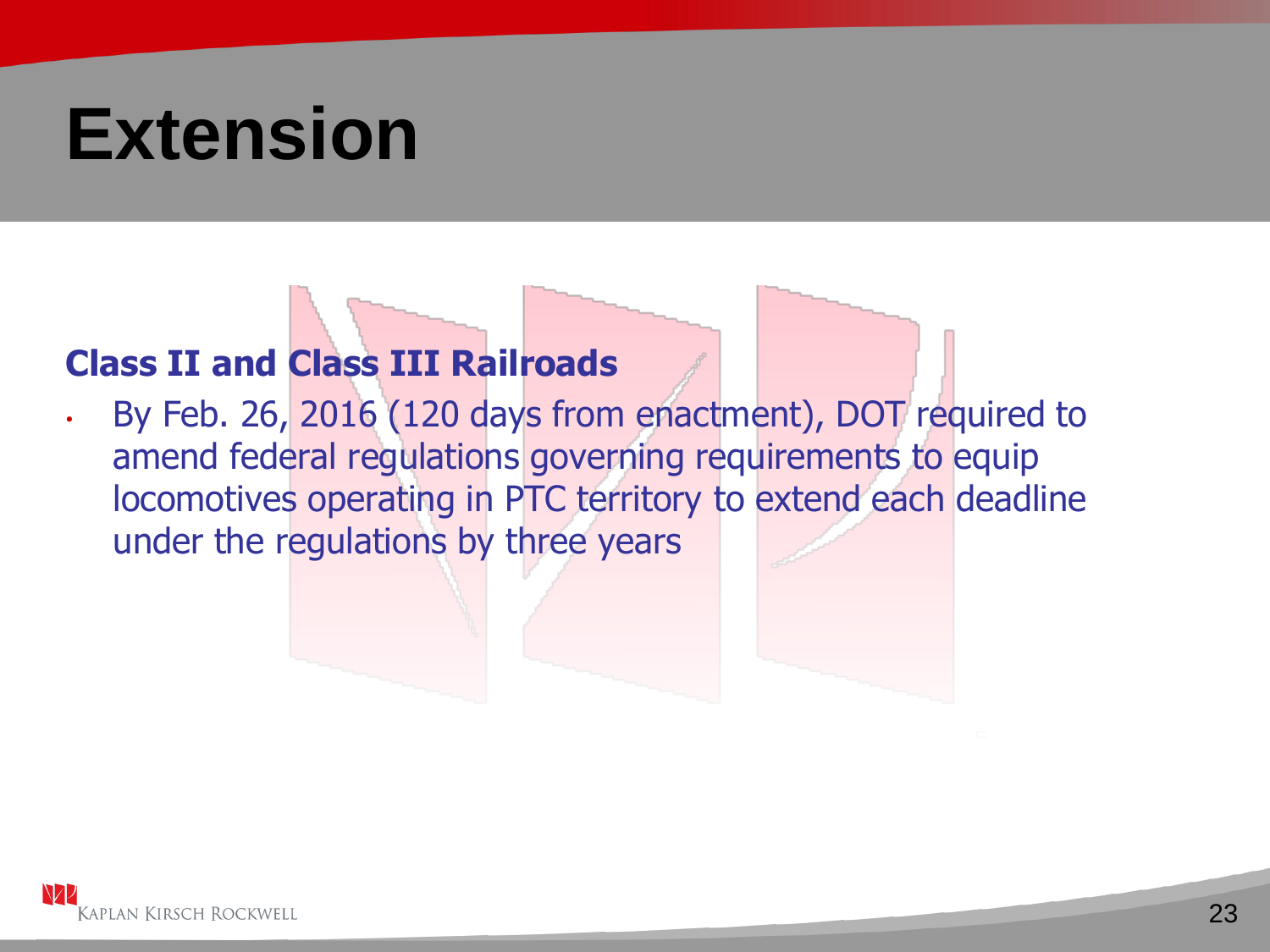## **Ongoing challenges**

#### **Very little public funding available for PTC:**

- TIGER grants
- RRIF loans
- Railroad Safety Technology Grant Program \$50 million (2010, 2013)

#### Acquisition of radio spectrum

• Regulated by FCC

Continuing technical limitations